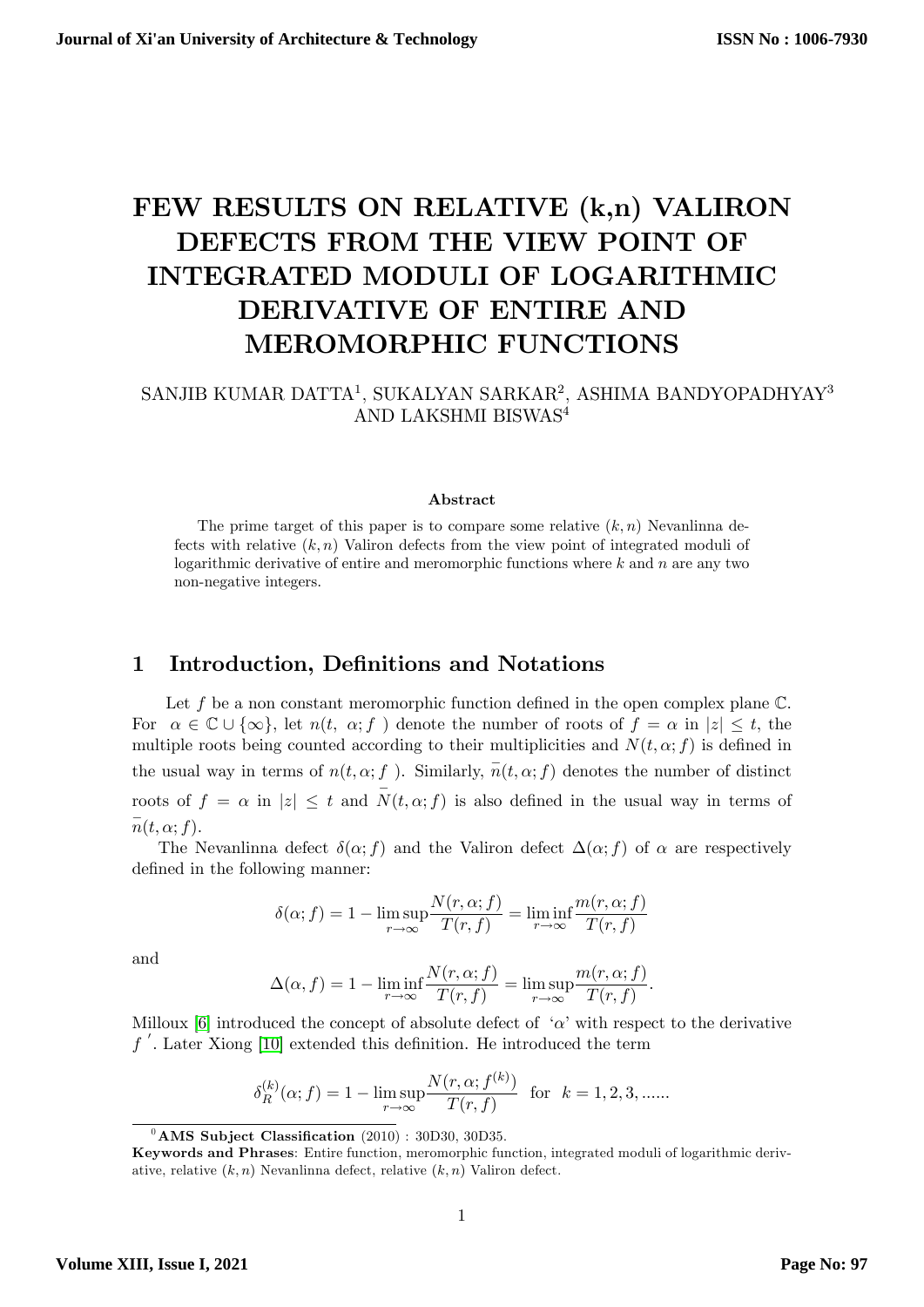and called it the relative Nevanlinna defect of ' $\alpha$ ' with respect to  $f^{(k)}$ . Xiong [[10](#page-13-1)] has shown various relations between the usual defects and the relative defects. Singh [[8](#page-13-2)] introduced the term relative defect for distinct zeros and poles and established various relations between it, relative defects and the usual defects. In the paper we call the following two terms

$$
R\delta_{(n)}^{(k)}(\alpha;f) = 1 - \limsup_{r \to \infty} \frac{N(r, \alpha; f^{(k)})}{T(r, f^{(n)})}
$$

and

$$
R\Delta_{(n)}^{(k)}(\alpha;f) = 1 - \liminf_{r \to \infty} \frac{N(r, \alpha; f^{(k)})}{T(r, f^{(n)})}
$$

respectively the relative  $(k, n)$  Nevanlinna defect and the relative  $(k, n)$  Valiron defect of  $\alpha$ with respect to  $f^{(k)}$  for  $k = 1, 2, 3, \dots$  and  $n = 0, 1, 2, 3, \dots$  and prove various relations between them. For  $n = 0$ , the above definitions coincide with the relative Nevanlinna defect and the relative Valiron defect respectively.

The term  $S(r, f)$  denotes any quantity satisfying  $S(r, f) = o\{T(r, f)\}\$ as  $r \to \infty$ through all values of r if f is of finite order and except possibly for a set of r of finite linear measure otherwise. We do not explain the standard definitions and notations of the value distribution theory and the Nevanlinna theory as those are available in [[4](#page-12-0)].

The following definitions are well known.

**Definition 1.1** The order  $\rho_f$  of a meromorphic function f is defined as

$$
\rho_f = \limsup_{r \to \infty} \frac{\log T(r, f)}{\log r}.
$$

If f is entire, one can easily verify that

$$
\rho_f = \limsup_{r \to \infty} \frac{\log^{[2]} M(r, f)}{\log r}.
$$

If  $\rho_f < \infty$  then f is of finite order.

**Definition 1.2** The lower order  $\lambda_f$  of a meromorphic function f is defined as

$$
\lambda_f = \liminf_{r \to \infty} \frac{\log T(r, f)}{\log r} .
$$

If  $f$  is entire, it can easily be verified that

$$
\lambda_f = \liminf_{r \to \infty} \frac{\log^{[2]} M(r, f)}{\log r} .
$$

We may now recall the following.

If f be a meromorphic function in the complex plane. Then the integrated moduli of the logarithmic derivative  $I(r, f)$  is defined by

$$
I(r, f) = \frac{r}{\pi} \int_0^{2\pi} \left| \frac{f'(re^{i\theta})}{f(re^{i\theta})} \right| d\theta
$$

for  $0 < r < +\infty$  {cf. [\[9\]](#page-13-3)}.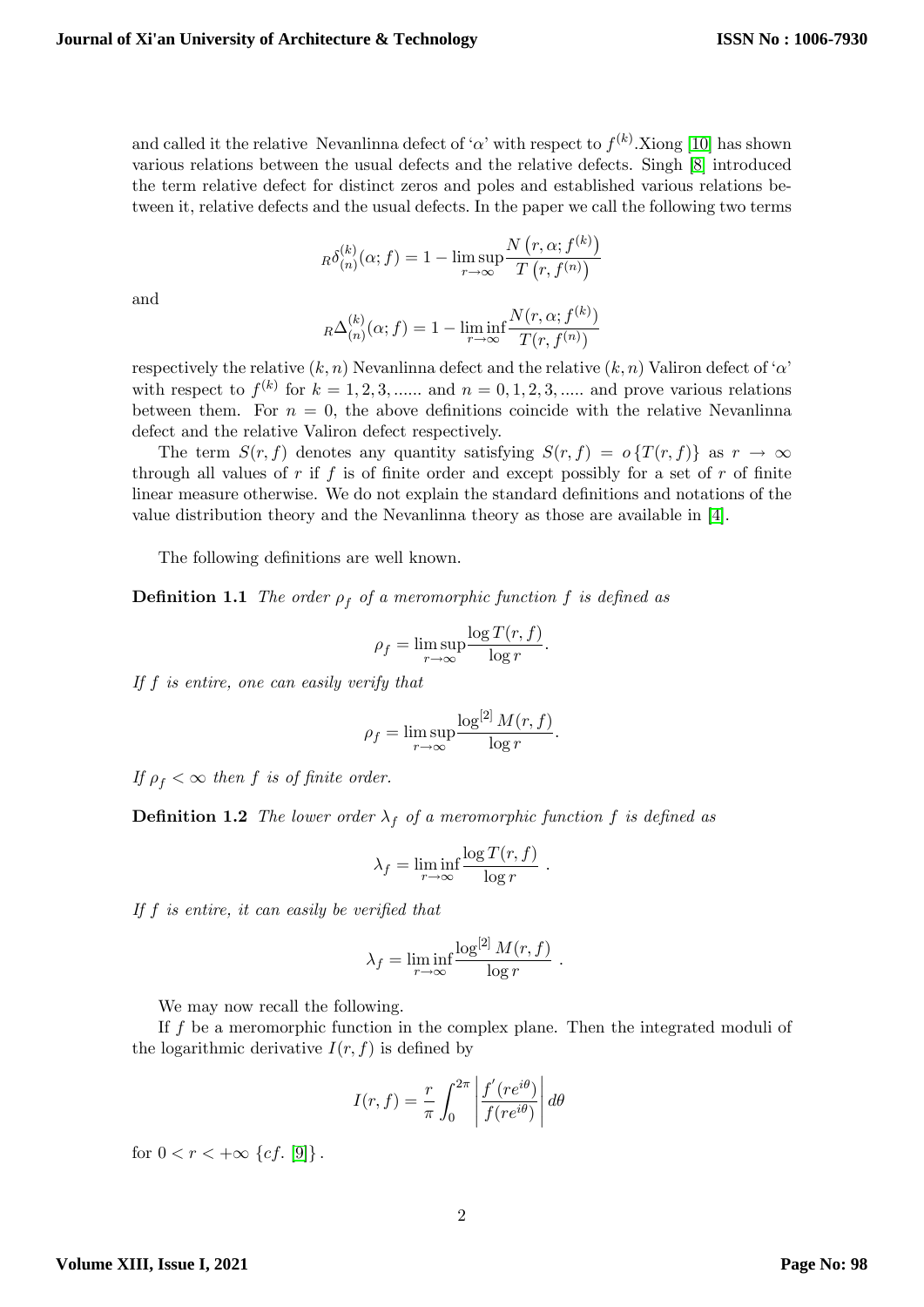We now define the following two terms by using the concept of  $I(r, f)$ 

$$
I^{\delta^{(k)}_n}(a; f) = 1 - \limsup_{r \to \infty} \frac{N(r, a; f^k)}{I(r, f^n)},
$$

and

$$
I\Delta_n^{(k)}(a; f) = 1 - \lim \inf_{r \to \infty} \frac{N(r, a; f^k)}{I(r, f^n)}.
$$

These are respectively known as relative  $(k, n)$  Nevanlinna defect and relative  $(k, n)$  Valiron defect with respect to  $I(r, f)$ . In this paper we obtain different kind of relative  $(k, n)$ defects of entire and meromorphic functions under the áavour of their integrated moduli of logarithmic derivative. Further, the estimations are sharper as ensured by suitable examples.

## 2 Lemmas.

<span id="page-2-0"></span>In this section we present some lemmas which will be needed in the sequel.

**Lemma 2.1** [[8](#page-13-2)] Let f be a meromorphic function of finite order such that  $\sum$  $a \neq \infty$  $\delta(a; f) = 1$ and  $\delta(\infty; f) = 1$ . Then for any non negative integer k,

$$
\lim_{r \to \infty} \frac{T(r, f^{(k)})}{T(r, f)} = 1.
$$

<span id="page-2-1"></span>**Lemma 2.2** [[8](#page-13-2)] If f be any meromorphic function of finite order such that  $\sum$  $a \neq \infty$  $\delta(a; f) = 1$ and  $\delta(\infty; f) = 1$ , then

$$
\lim_{r \to \infty} \frac{T(r, f^{(k)})}{T(r, f^{(n)})} = 1
$$

where k and n are any two non negative integers.

<span id="page-2-3"></span>**Lemma 2.3** [[1](#page-12-1)] Let f be a meromorphic function of finite order with  $\sum$  $a \neq \infty$  $\delta(a; f) = \delta(\infty; f) =$ 1. Then for any  $'\alpha'$ ,

$$
R\delta_{(n)}^{(k)}(\alpha;f) = \liminf_{r \to \infty} \frac{m(r,\alpha;f^{(k)})}{T(r,f^{(n)})}.
$$

**Lemma 2.4** [[1](#page-12-1)] If f be any meromorphic function of finite order with  $\sum$  $a \neq \infty$  $\delta(a; f) =$  $\delta(\infty; f) = 1$ , then for any ' $\alpha$ '

$$
R\Delta_{(n)}^{(k)}(\alpha; f) = \limsup_{r \to \infty} \frac{m(r, \alpha; f^{(k)})}{T(r, f^{(n)})}.
$$

<span id="page-2-2"></span>**Lemma 2.5** [\[9\]](#page-13-3) Let f be an entire function of finite order  $'\rho'$  having no zeros in  $\mathbb{C}$ . Then

$$
\lim_{r \to \infty} \frac{I(r, f)}{T(r, f)} = \pi \rho
$$

<span id="page-2-4"></span>and

$$
\lim_{r \to \infty} \frac{I(r, f^n)}{T(r, f^n)} = \pi \rho.
$$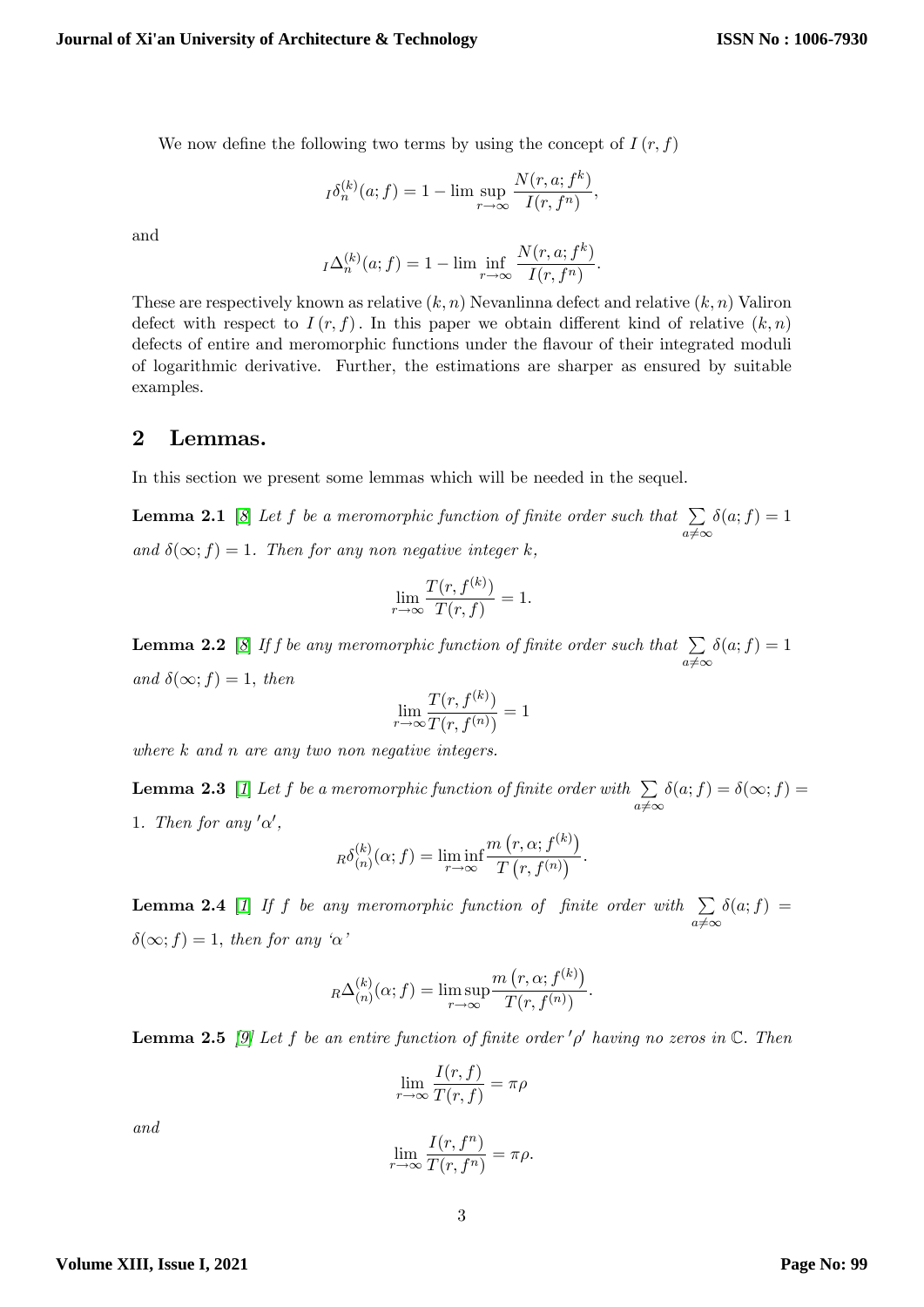**Lemma 2.6** If f be any entire function of non zero finite order  $'\rho'$  with no zeros in  $\mathbb C$ such that  $\sum_{i} \delta(a; f) = 1$  and  $\delta(\infty; f) = 1$ , then for any non negative integer k,  $a \neq \infty$ 

$$
\lim_{r \to \infty} \frac{I(r, f^{(k)})}{I(r, f)} = 1.
$$

Proof. In view of Lemma [2.1,](#page-2-0) Lemma [2.2,](#page-2-1) and Lemma [2.5](#page-2-2) we get that

$$
\lim_{r \to \infty} \frac{I(r, f^{(k)})}{I(r, f)} = \lim_{r \to \infty} \left[ \frac{I(r, f^{(k)})}{T(r, f^k)} \cdot \frac{T(r, f^{(k)})}{I(r, f)} \right]
$$
\n
$$
= \lim_{r \to \infty} \frac{I(r, f^{(k)})}{T(r, f^k)} \cdot \lim_{r \to \infty} \frac{T(r, f^{(k)})}{I(r, f)}
$$
\n
$$
= \pi \rho \cdot \lim_{r \to \infty} \left[ \frac{T(r, f^{(k)})}{T(r, f)} \cdot \frac{T(r, f)}{I(r, f)} \right]
$$
\n
$$
= \pi \rho \cdot \lim_{r \to \infty} \frac{T(r, f^{(k)})}{T(r, f)} \cdot \lim_{r \to \infty} \frac{T(r, f)}{I(r, f)}
$$
\n
$$
= \pi \rho \cdot 1 \cdot \frac{1}{\pi \rho} = 1.
$$

<span id="page-3-1"></span>This completes the proof of the lemma.  $\blacksquare$ 

**Lemma 2.7** If f be any entire function of non zero finite order  $'\rho'$  with no zeros in  $\mathbb C$ and  $\sum_{i} \delta(a; f) = 1$  and  $\delta(\infty; f) = 1$ , then for any two non negative integer k and n,  $a \neq \infty$ 

$$
\lim_{r \to \infty} \frac{I(r, f^{(k)})}{I(r, f^{(n)})} = 1.
$$

We omit the proof of Lemma [2.8](#page-3-0) because it can be carried out in the line of Lemma [2.7.](#page-3-1)

<span id="page-3-0"></span>**Lemma 2.8** Let f be an entire function of non zero finite order  $'\rho'$  having no zeros in  $\mathbb C$ with  $\sum$  $a \neq \infty$  $\delta(a; f) = \delta(\infty; f) = 1$ . Then for any ' $\alpha'$ ,

$$
I^{\delta(k)}(a; f) = \left(1 - \frac{1}{\pi \rho}\right) + \liminf_{r \to \infty} \frac{m(r, a; f^{(k)})}{I(r, f^{(n)})}.
$$

Proof. In view of Lemma [2.1,](#page-2-0) Lemma [2.2,](#page-2-1) Lemma [2.3,](#page-2-3) Lemma [2.5,](#page-2-2) Lemma [2.6](#page-2-4) and Lemma [2.7](#page-3-1) we get that

$$
I^{\delta(k)}(n;\mathbf{f}) = 1 - \limsup_{r \to \infty} \frac{N(r, \alpha; f^{(k)})}{I(r, f^{(n)})}
$$

**Volume XIII, Issue I, 2021**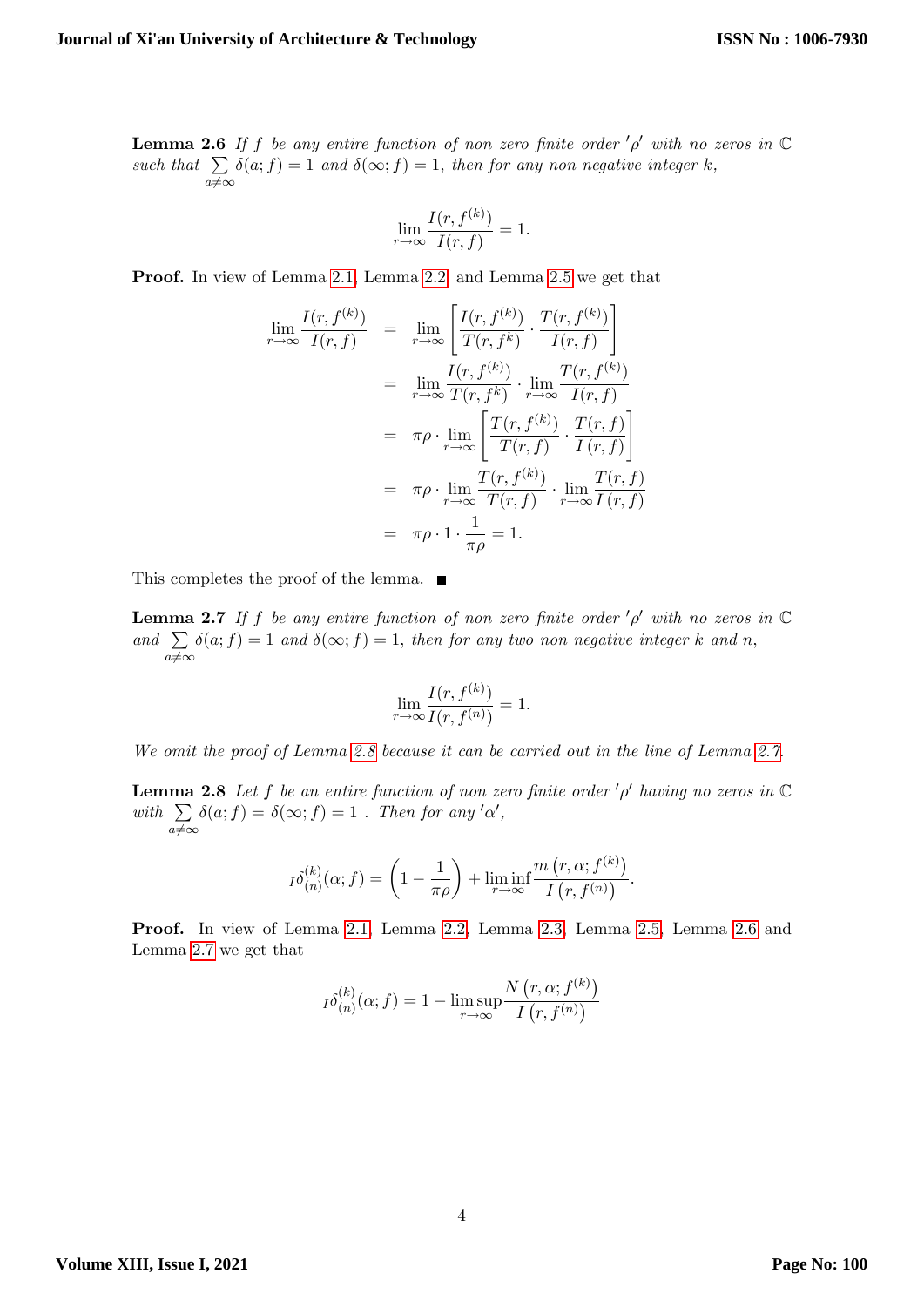$$
= 1 - \limsup_{r \to \infty} \frac{N(r, \alpha; f^{(k)})}{T(r, f^{(k)})} \cdot \lim_{r \to \infty} \frac{T(r, f^{(k)})}{T(r, f^{(k)})}
$$
\n
$$
= 1 - \limsup_{r \to \infty} \frac{N(r, \alpha; f^{(k)})}{T(r, f^{(k)})} \cdot \lim_{r \to \infty} \left( \frac{T(r, f^{(k)})}{T(r, f)} \cdot \frac{T(r, f)}{T(r, f^{(k)})} \right)
$$
\n
$$
= 1 - \limsup_{r \to \infty} \frac{N(r, \alpha; f^{(k)})}{T(r, f^{(k)})} \cdot \lim_{r \to \infty} \frac{T(r, f^{(k)})}{T(r, f)} \cdot \lim_{r \to \infty} \frac{T(r, f)}{T(r, f^{(k)})}
$$
\n
$$
= 1 - \limsup_{r \to \infty} \frac{N(r, \alpha; f^{(k)})}{T(r, f^{(k)})} \cdot \lim_{r \to \infty} \left( \frac{T(r, f)}{T(r, f)} \cdot \frac{I(r, f)}{I(r, f^{(k)})} \right)
$$
\n
$$
= 1 - \limsup_{r \to \infty} \frac{N(r, \alpha; f^{(k)})}{T(r, f^{(k)})} \cdot \lim_{r \to \infty} \frac{T(r, f)}{T(r, f)} \cdot \lim_{r \to \infty} \frac{I(r, f)}{I(r, f^{(k)})}
$$
\n
$$
= 1 - \limsup_{r \to \infty} \frac{N(r, \alpha; f^{(k)})}{T(r, f^{(k)})} \cdot \frac{1}{\pi \rho} \cdot 1
$$
\n
$$
= \left( 1 - \frac{1}{\pi \rho} \right) + \frac{1}{\pi \rho} \left( 1 - \limsup_{r \to \infty} \frac{N(r, \alpha; f^{(k)})}{T(r, f^{(k)})} \right)
$$
\n
$$
= \left( 1 - \frac{1}{\pi \rho} \right) + \frac{1}{\pi \rho} \lim_{r \to \infty} \frac{f(r, \alpha; f^{(k)})}{I(r, f^{(k)})} \cdot \lim_{r \to \infty} \frac{I(r, f^{(k)})}{I(r, f^{(k)})}
$$
\n
$$
= \left( 1 - \frac{1}{\pi \
$$

This proves the lemma.  $\blacksquare$ 

**Lemma 2.9** Let f be an entire function of non zero finite order  $'\rho'$  such that f has no zeros in  $\mathbb C$  with  $\sum$  $a \neq \infty$  $\delta(a; f) = \delta(\infty; f) = 1$ . Then for any ' $\alpha$ ',

$$
I\Delta_{(n)}^{(k)}(\alpha;f) = \left(1 - \frac{1}{\pi \rho}\right) + \limsup_{r \to \infty} \frac{m(r, \alpha; f^{(k)})}{I(r, f^{(n)})}.
$$

The proof is omitted.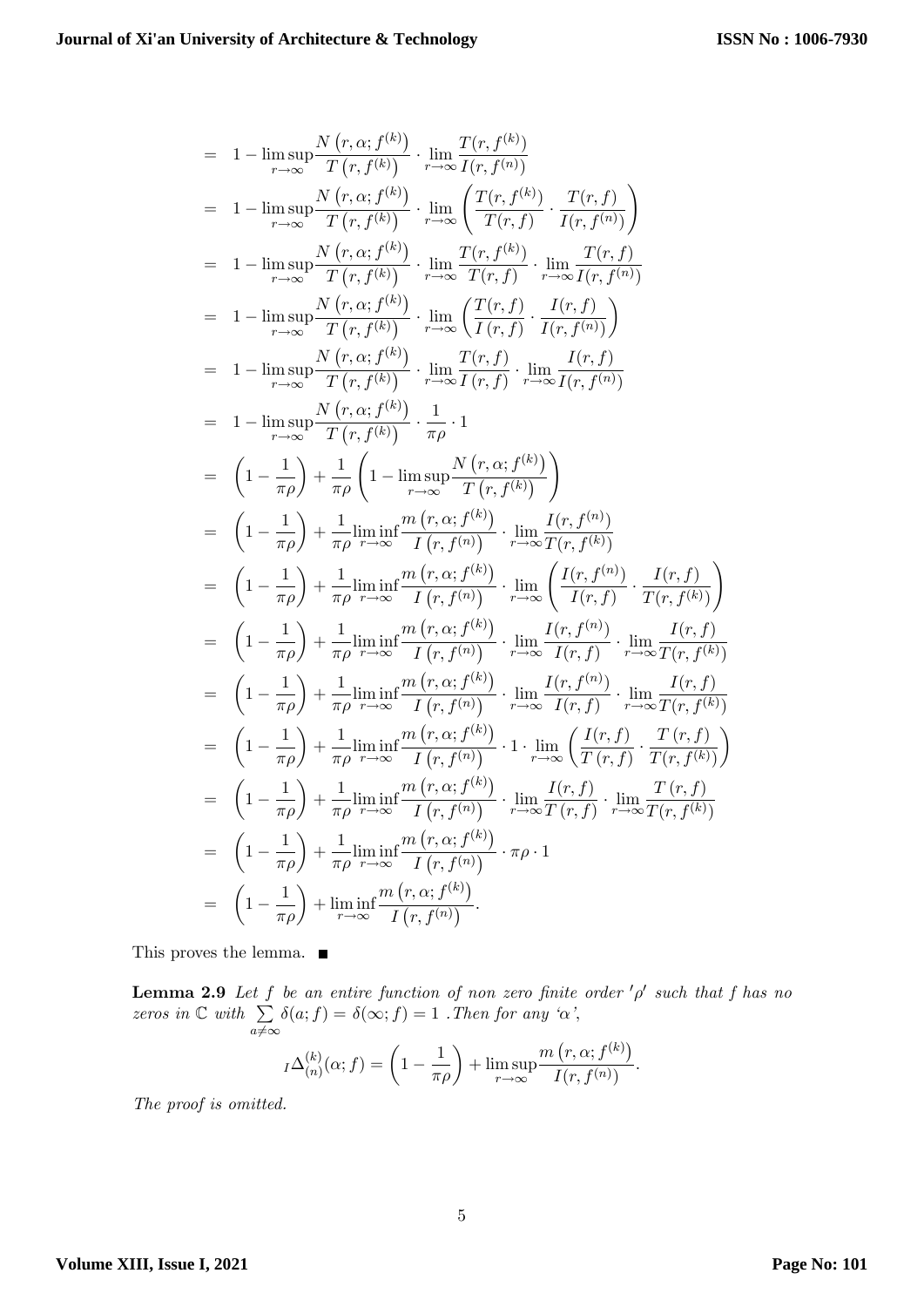### 3 Theorems.

<span id="page-5-1"></span>In this section we present the main results of the paper.

**Theorem 3.1** Let f be an entire function of non-zero finite order  $\phi'$  having no zeros in  $\mathbb C$  such that  $m(r, f) = S(r, f)$ . If 'a', 'b' and 'c' are three distinct complex numbers then for any two positive integers  $k$  and  $n$ ,

$$
3_I \delta_{(n)}^{(0)}(a;f) + 2_I \delta_{(n)}^{(0)}(b;f) + I \delta_{(n)}^{(0)}(c;f) + 5_I \delta_{(n)}^{(k)}(\infty;f) + \frac{1}{\pi \rho} \leq 5_I \Delta_{(n)}^{(0)}(\infty;f) + 5_I \Delta_{(n)}^{(k)}(0;f) + 1.
$$

Proof. Let us consider the following identity

$$
\frac{b-a}{f-a} = \left[ \frac{f^{(k)}}{f-a} \left\{ \frac{f-a}{f^{(k)}} - \frac{f-b}{f^{(k)}} \right\} - \frac{f-c}{f^{(k)}} \cdot \frac{f^{(k)}}{f} \cdot \frac{f^{(k)}}{f-a} \cdot \left\{ \frac{f-a}{f^{(k)}} - \frac{f-b}{f^{(k)}} \right\} \right] \cdot \frac{f}{c}.
$$

Since  $m\left(r, \frac{1}{f-a}\right)$  $\Big) \leq m \left( r , \frac{b-a}{f-a} \right)$  $+ O(1)$  and  $m(r, \frac{f}{c})$ c  $\Big) \leq m(r, f) + O(1)$ , we get from the above identity that

$$
m\left(r, \frac{b-a}{f-a}\right) \leq m\left(r, \frac{f-a}{f^{(k)}}\right) + m\left(r, \frac{f-b}{f^{(k)}}\right) + m\left(r, \frac{f-c}{f^{(k)}}\right) + m\left(r, \frac{f-a}{f^{(k)}}\right) + m\left(r, \frac{f-b}{f^{(k)}}\right) + m\left(r, \frac{f}{c}\right) + S(r, f)
$$

$$
i.e., m\left(r, \frac{1}{f-a}\right) \leq 2m\left(r, \frac{f-a}{f^{(k)}}\right) + 2m\left(r, \frac{f-b}{f^{(k)}}\right) + m\left(r, \frac{f-c}{f^{(k)}}\right) + m(r, f) + S(r, f) + O(1)
$$

<span id="page-5-0"></span>
$$
i.e., m\left(r, \frac{1}{f-a}\right) \le 2T\left(r, \frac{f-a}{f^{(k)}}\right) - 2N\left(r, \frac{f-a}{f^{(k)}}\right) + 2T\left(r, \frac{f-b}{f^{(k)}}\right)
$$

$$
-2N\left(r, \frac{f-b}{f^{(k)}}\right) + T\left(r, \frac{f-c}{f^{(k)}}\right) - N\left(r, \frac{f-c}{f^{(k)}}\right)
$$

$$
+m(r, f) + S(r, f) + O(1). \tag{1}
$$

Now by the relation  $T\left(r, \frac{1}{f}\right)$  $= T (r, f) + O (1)$  and in view of Lemma [2.1,](#page-2-0) we get from Equation [\(1\)](#page-5-0) that

$$
i.e., m\left(r, \frac{1}{f-a}\right) \le 2T\left(r, \frac{f^{(k)}}{f-a}\right) - 2N\left(r, \frac{f-a}{f^{(k)}}\right) + 2T\left(r, \frac{f^{(k)}}{f-b}\right)
$$

$$
-2N\left(r, \frac{f-b}{f^{(k)}}\right) + T\left(r, \frac{f^{(k)}}{f-c}\right) - N\left(r, \frac{f-c}{f^{(k)}}\right)
$$

$$
+m(r, f) + S(r, f) + O(1).
$$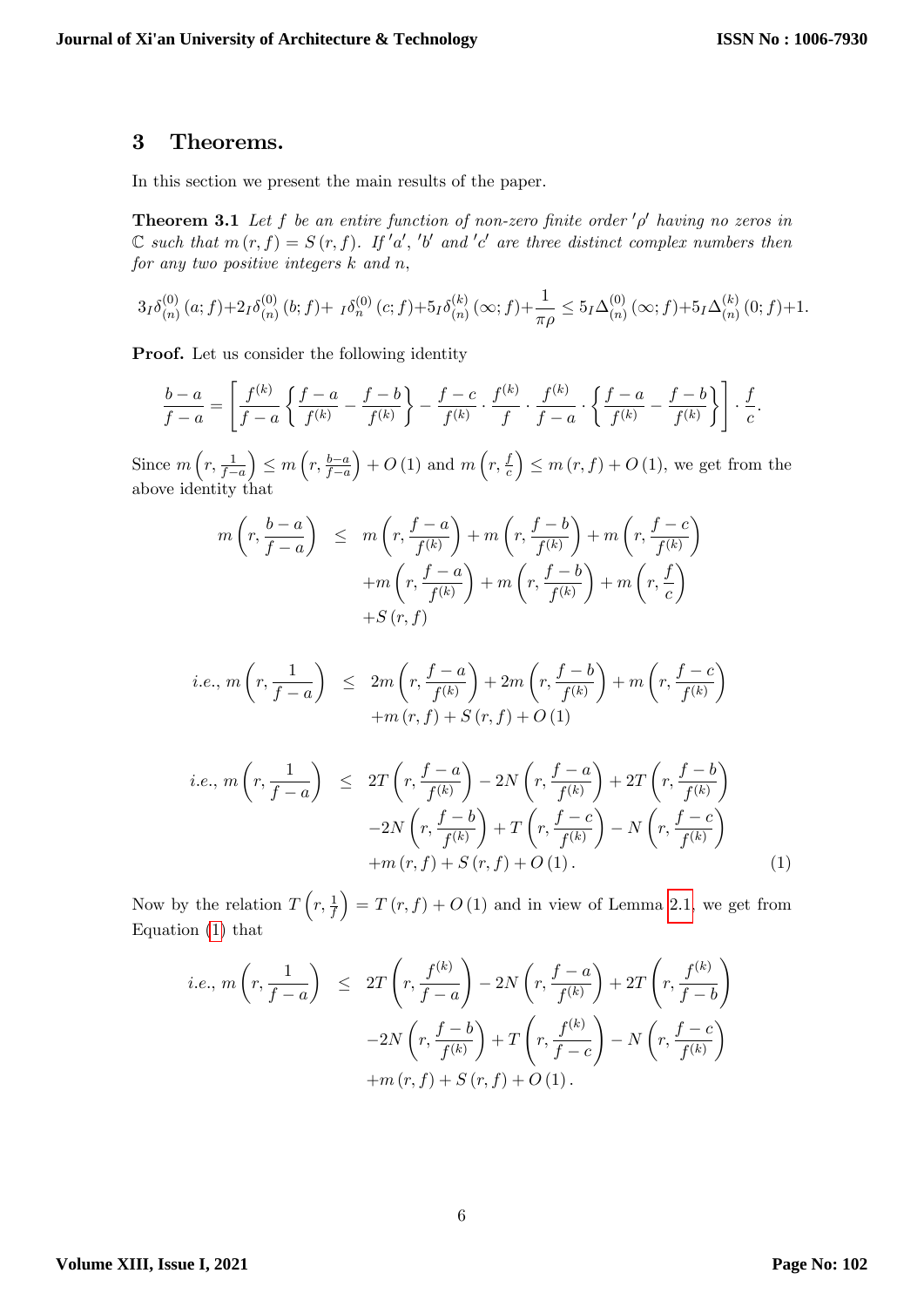<span id="page-6-0"></span>
$$
i.e., m\left(r, \frac{1}{f-a}\right) \le 2\left\{N\left(r, \frac{f^{(k)}}{f-a}\right) - N\left(r, \frac{f-a}{f^{(k)}}\right)\right\}
$$

$$
+2\left\{N\left(r, \frac{f^{(k)}}{f-b}\right) - N\left(r, \frac{f-b}{f^{(k)}}\right)\right\}
$$

$$
+N\left(r, \frac{f^{(k)}}{f-c}\right) - N\left(r, \frac{f-c}{f^{(k)}}\right)
$$

$$
+m\left(r, f\right) + S\left(r, f\right) + O\left(1\right). \tag{2}
$$

In view of  $\{p.34, [5]\}$  $\{p.34, [5]\}$  $\{p.34, [5]\}$ , it follows from Equation [\(2\)](#page-6-0) that

$$
m\left(r, \frac{1}{f-a}\right) \le 2N\left(r, f^{(k)}\right) + 2N\left(r, \frac{1}{f-a}\right) - 2N\left(r, f-a\right) - 2N\left(r, \frac{1}{f^{(k)}}\right)
$$

$$
+ 2N\left(r, f^{(k)}\right) + 2N\left(r, \frac{1}{f-b}\right) - 2N\left(r, f-b\right) - 2N\left(r, \frac{1}{f^{(k)}}\right)
$$

$$
+ N\left(r, f^{(k)}\right) + N\left(r, \frac{1}{f-c}\right) - N\left(r, f-c\right) - N\left(r, \frac{1}{f^{(k)}}\right)
$$

$$
+ m\left(r, f\right) + S\left(r, f\right) + O\left(1\right)
$$

<span id="page-6-1"></span>
$$
i.e.,\ m\left(r, \frac{1}{f-a}\right) \leq 5N\left(r, f^{(k)}\right) - 5N\left(r, f\right) - 5N\left(r, \frac{1}{f^{(k)}}\right) + 2N\left(r, \frac{1}{f-a}\right) + 2N\left(r, \frac{1}{f-b}\right) + 2N\left(r, \frac{1}{f-c}\right) + m\left(r, f\right) + S\left(r, f\right) + O\left(1\right). \tag{3}
$$

In view of Lemma [2.5](#page-2-2) and  $m(r, f) = S(r, f)$ , we obtain from Equation [\(3\)](#page-6-1) that

$$
m\left(r, \frac{1}{f-a}\right) \le 5N\left(r, f^{(k)}\right) - 5N\left(r, f\right) - 5N\left(r, \frac{1}{f^{(k)}}\right) + 2N\left(r, \frac{1}{f-a}\right) + 2N\left(r, \frac{1}{f-b}\right) + 2N\left(r, \frac{1}{f-c}\right) + S\left(r, f\right)
$$

$$
i.e., \liminf_{r \to \infty} \frac{m(r, \frac{1}{f-a})}{I(r, f^{(n)})} \leq \liminf_{r \to \infty} \left\{ \frac{N(r, f^{(k)})}{I(r, f^{(n)})} - \frac{N(r, f)}{I(r, f^{(n)})} - \frac{N(r, \frac{1}{f^{(k)}})}{I(r, f^{(n)})} \right\}
$$

$$
+ 2\limsup_{r \to \infty} \frac{N(r, \frac{1}{f-a})}{I(r, f^{(n)})} + 2\limsup_{r \to \infty} \frac{N(r, \frac{1}{f-b})}{I(r, f^{(n)})}
$$

$$
+ 2\limsup_{r \to \infty} \frac{N(r, \frac{1}{f-c})}{I(r, f^{(n)})}
$$

$$
i.e., \ I \delta_{(n)}^{(0)}(a; f) - \left(1 - \frac{1}{\pi \rho}\right) \leq 5 \left\{1 - I \Delta_{(n)}^{(k)}(\infty; f)\right\} - 5 \left\{1 - I \Delta_{(n)}^{(0)}(\infty; f)\right\} - 5 \left\{1 - I \Delta_{(n)}^{(k)}(0; f)\right\} + 2 \left\{1 - I \delta_{(n)}^{(0)}(a; f)\right\} + 2 \left\{1 - I \delta_{(n)}^{(0)}(b; f)\right\} + \left\{1 - I \delta_{(n)}^{(0)}(c; f)\right\}
$$

#### **Volume XIII, Issue I, 2021**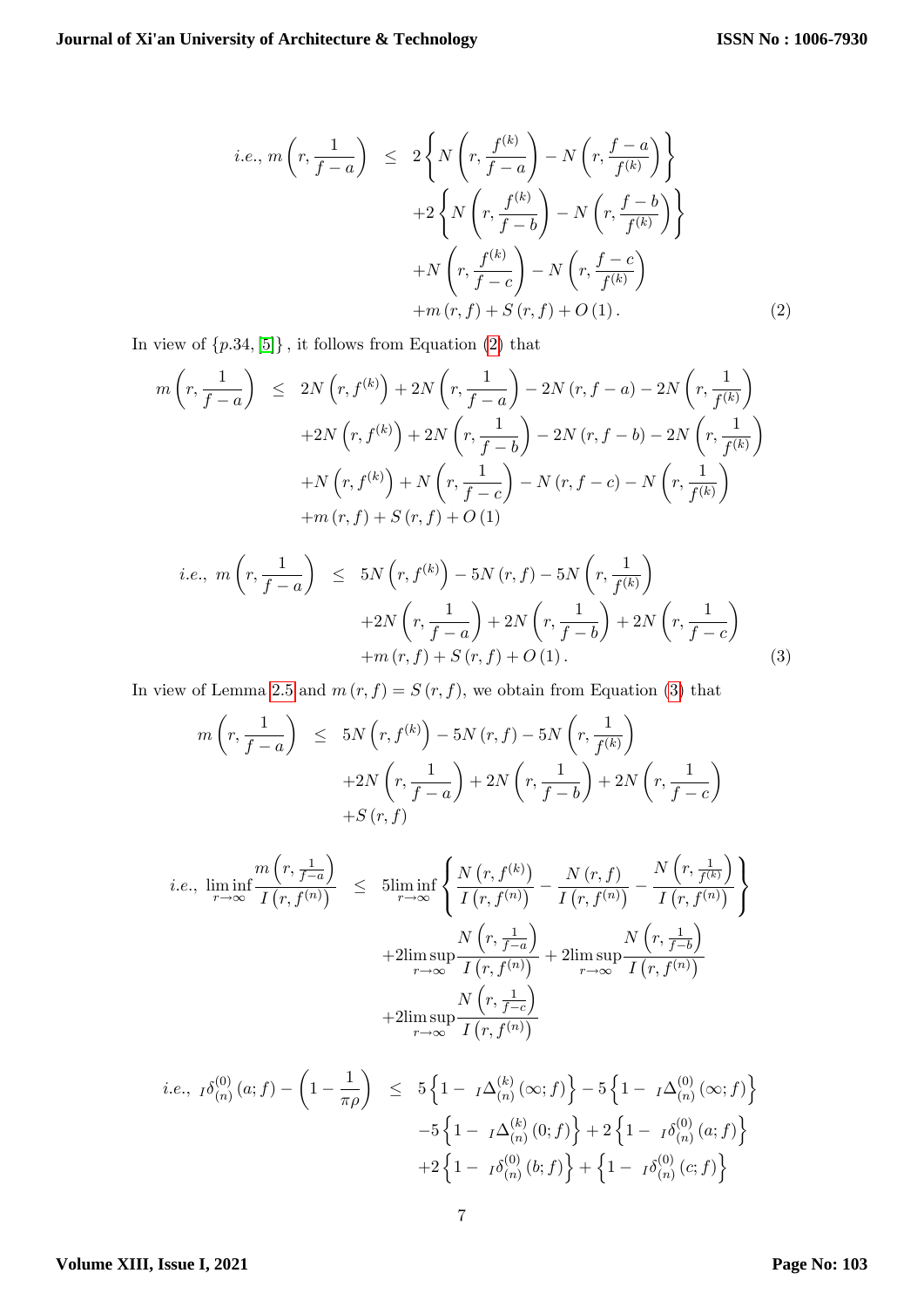$$
i.e.,\ 3_I \delta_{(n)}^{(0)}(a;f) + 2_I \delta_{(n)}^{(0)}(b;f) + \ _I \delta_{n}^{(0)}(c;f) + 5_I \delta_{(n)}^{(k)}(\infty;f) + \frac{1}{\pi \rho} \leq 5_I \Delta_{(n)}^{(0)}(\infty;f) + 5_I \Delta_{(n)}^{(k)}(0;f) + 1.
$$

<span id="page-7-0"></span>This proves the theorem.  $\blacksquare$ 

**Remark [3.1](#page-5-1)** The condition  $\rho > 0$  in Theorem 3.1 is necessary as we see from the following example.

**Example 1** Let  $f(z) = z$ . Then  $N(r, f) = 0$  and

$$
T(r, f) = m(r, f) = \frac{1}{2\pi} \int_0^{2\pi} \log^+ \left| f\left(re^{i\theta}\right) \right| d\theta = \frac{1}{2\pi} \int_0^{2\pi} \log^+ \left|re^{i\theta}\right| d\theta = \frac{1}{2\pi} \int_0^{2\pi} \log^+ (r \cos \theta) d\theta
$$
  
\n
$$
= \frac{1}{2\pi} \int_0^{\frac{\pi}{2}} \log(r \cos \theta) d\theta - \frac{1}{2\pi} \int_0^{-\frac{\pi}{2}} \log(r \cos \theta) d\theta
$$
  
\n
$$
= \frac{1}{2\pi} \int_0^{\frac{\pi}{2}} \log(r \cos \theta) d\theta + \frac{1}{2\pi} \int_0^{\frac{\pi}{2}} \log(r \cos \theta) d\theta = \frac{1}{\pi} \int_0^{\frac{\pi}{2}} \log(r \cos \theta) d\theta
$$
  
\n
$$
= \frac{1}{\pi} \cdot 2\pi \log \left(\frac{r^2}{2}\right) = 2 \log \left(\frac{r^2}{2}\right) \neq 0.
$$

Now,

$$
\rho = \lim \sup_{r \to \infty} \frac{\log^{[2]} M(r, f)}{\log r} = \lim \sup_{r \to \infty} \frac{\log^{[2]} r}{\log r} = \lim \sup_{r \to \infty} \frac{1}{\log r} = 0
$$

and

$$
I(r,f) = \frac{r}{2\pi} \int_0^{2\pi} \left| \frac{f'(re^{i\theta})}{f(re^{i\theta})} \right| d\theta = \frac{r}{2\pi} \int_0^{2\pi} \left| \frac{re^{i\theta} \cdot i}{re^{i\theta}} \right| d\theta = \frac{r}{2\pi} \cdot 2\pi = r \neq 0.
$$

Therefore,

$$
I \delta_{(n)}^{(0)}(a; f) = I \delta_{(n)}^{(0)}(b; f) = I \delta_{(n)}^{(0)}(c; f) = I \delta_{(n)}^{(k)}(\infty; f) = 1
$$

and

$$
I^{\Delta(n)}_{(n)}(\infty; f) = I^{\Delta(n)}_{(n)}(0; f) = 1.
$$

Hence

$$
\infty \le 5_I \Delta_{(n)}^{(0)}(\infty; f) + 5_I \Delta_{(n)}^{(k)}(0; f) + 1
$$

which is contrary to the conclusion of Theorem [3.1.](#page-5-1)

**Remark 3.2** The condition  $a$ , b and c are any three distinct complex numbers in Theorem  $3.1'$  $3.1'$  is essential as we see from the following examples.

**Example 2** Let  $f = \exp(2z)$  and  $a = b = c = 0$ . Then we get that  $N(r, f) = 0$ , So,

$$
I(r, f) = I(r, \exp(2z)) = \frac{r}{2\pi} \int_0^{2\pi} \left| \frac{f'(re^{i\theta})}{f(re^{i\theta})} \right| d\theta = \frac{r}{2\pi} \int_0^{2\pi} \left| \frac{e^{2re^{i\theta}} \cdot 2re^{i\theta} \cdot i}{e^{2re^{i\theta}}} \right| d\theta
$$

$$
= \frac{r}{2\pi} \int_0^{2\pi} \left| 2re^{i\theta} \cdot i \right| d\theta = \frac{r}{2\pi} \int_0^{2\pi} (2r) d\theta = \frac{r^2}{\pi} \int_0^{2\pi} d\theta = \frac{r^2}{\pi} \cdot 2\pi = 2r^2 \neq 0
$$

and

$$
\rho = \lim \sup_{r \to \infty} \frac{\log^{[2]} M(r, f)}{\log r} = \lim \sup_{r \to \infty} \frac{\log^{[2]} e^{2r}}{\log r} = \lim \sup_{r \to \infty} \frac{\log(2r)}{\log r} = 1.
$$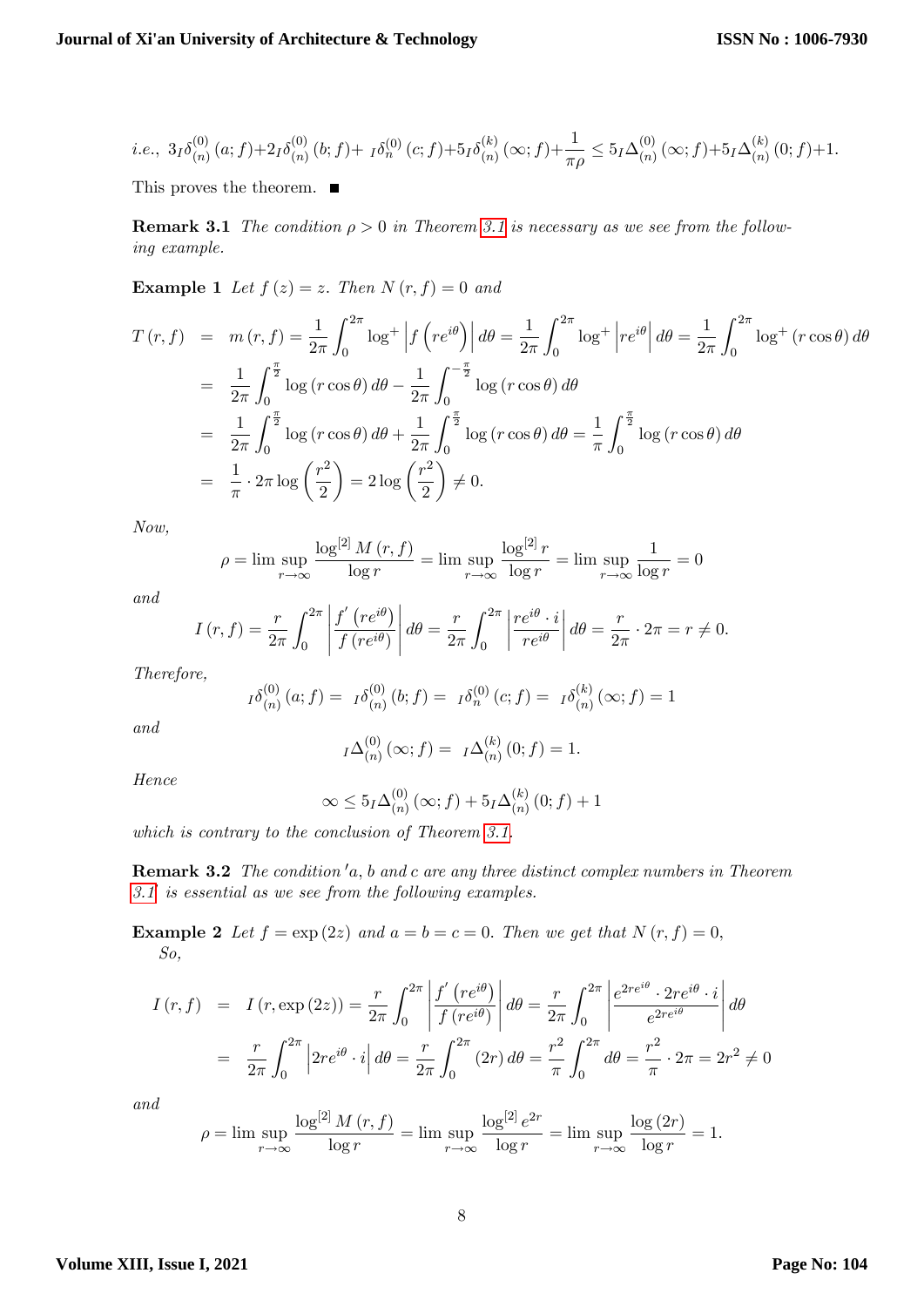Now,

$$
I^{\delta(0)}_{(n)}(a; f) = I^{\delta(0)}_{(n)}(b; f) = I^{\delta(0)}_{(n)}(c; f) = I^{\delta(0)}_{(n)}(0; f) = I^{\delta(k)}_{(n)}(\infty; f) = 1
$$

and

$$
I\Delta_{(n)}^{(0)}(\infty;f) = I\Delta_{(n)}^{(k)}(0;f) = 1.
$$

Hence

$$
3_I \delta_{(n)}^{(0)}(a; f) + 2_I \delta_{(n)}^{(0)}(b; f) + I \delta_{(n)}^{(0)}(c; f) + 5_I \delta_{(n)}^{(k)}(\infty; f) + \frac{1}{\pi \rho}
$$
  
= 3 + 2 + 1 + 5 +  $\frac{1}{\pi}$  = 11 +  $\frac{1}{\pi}$ 

and

$$
5_I\Delta_{(n)}^{(0)}(\infty; f) + 5_I\Delta_{(n)}^{(k)}(0; f) + 1 = 5 + 5 + 1 + 11,
$$

which is contrary to Theorem [3.1.](#page-7-0)

**Example 3** Let  $f = \exp(2z)$  and  $a = b = c = \infty$ . Then we see that  $N(r, f) = 0$ ,  $I(r, f) = 2r^2 \neq 0$  and  $\rho = 1$ .

So,

$$
I \delta_{(n)}^{(0)}(a;f) = I \delta_{(n)}^{(0)}(b;f) = I \delta_{(n)}^{(0)}(c;f) = I \delta_{(n)}^{(0)}(\infty;f) = I \delta_{(n)}^{(k)}(\infty;f) = 1
$$

and

$$
I^{\Delta(n)}_{(n)}(\infty;f) = I^{\Delta(n)}_{(n)}(0;f) = 1.
$$

Thus,

$$
3I\delta_{(n)}^{(0)}(a; f) + 2I\delta_{(n)}^{(0)}(b; f) + I\delta_{(n)}^{(0)}(c; f) + 5I\delta_{(n)}^{(k)}(\infty; f) + \frac{1}{\pi\rho}
$$
  
= 3 + 2 + 1 + 5 +  $\frac{1}{\pi}$  = 11 +  $\frac{1}{\pi}$ 

and

$$
5I\Delta_{(n)}^{(0)}(\infty; f) + 5I\Delta_{(n)}^{(k)}(0; f) + 1 = 5 + 5 + 1 + 11,
$$

which contradicts Theorem [3.1.](#page-7-0)

<span id="page-8-0"></span>**Theorem 3.2** Let f be any entire function of finite order  $'\rho'$  with no zeros in  $\mathbb C$  satisfying the condition  $m(r, f) = S(r, f)$ . For any two positive integers k and n,

$$
I \delta_{(n)}^{(0)}(0;f) + I \delta_{(n)}^{(k)}(\infty;f) + I \delta_{(n)}^{(0)}(c;f) \leq I \Delta_{(n)}^{(0)}(\infty;f) + 2I \Delta_{(n)}^{(k)}(0;f)
$$

where  $'a'$  and  $c'$  are two non zero finite complex numbers.

Proof. Let us consider the following identity

$$
\frac{c}{f} = \left[ \left\{ 1 - \frac{f-c}{f^{(k)}} \cdot \frac{f^{(k)}}{f} \right\} \left\{ \frac{f^{(k)}}{f-a} \cdot \frac{1}{f^{(k)}} \right\} \right] \cdot (f-a).
$$

Since  $m\left(r, \frac{1}{f}\right)$  $\Big) \leq m \left( r, \frac{c}{f} \right)$  $+ O (1)$  and  $m (r, f - a) \leq m (r, f) + O (1)$ , we get from the above identity

$$
m\left(r, \frac{c}{f}\right) \le m\left(r, \frac{f-c}{f^{(k)}}\right) + m\left(r, \frac{1}{f^{(k)}}\right) + m\left(r, f\right) + S\left(r, f\right) + O\left(1\right)
$$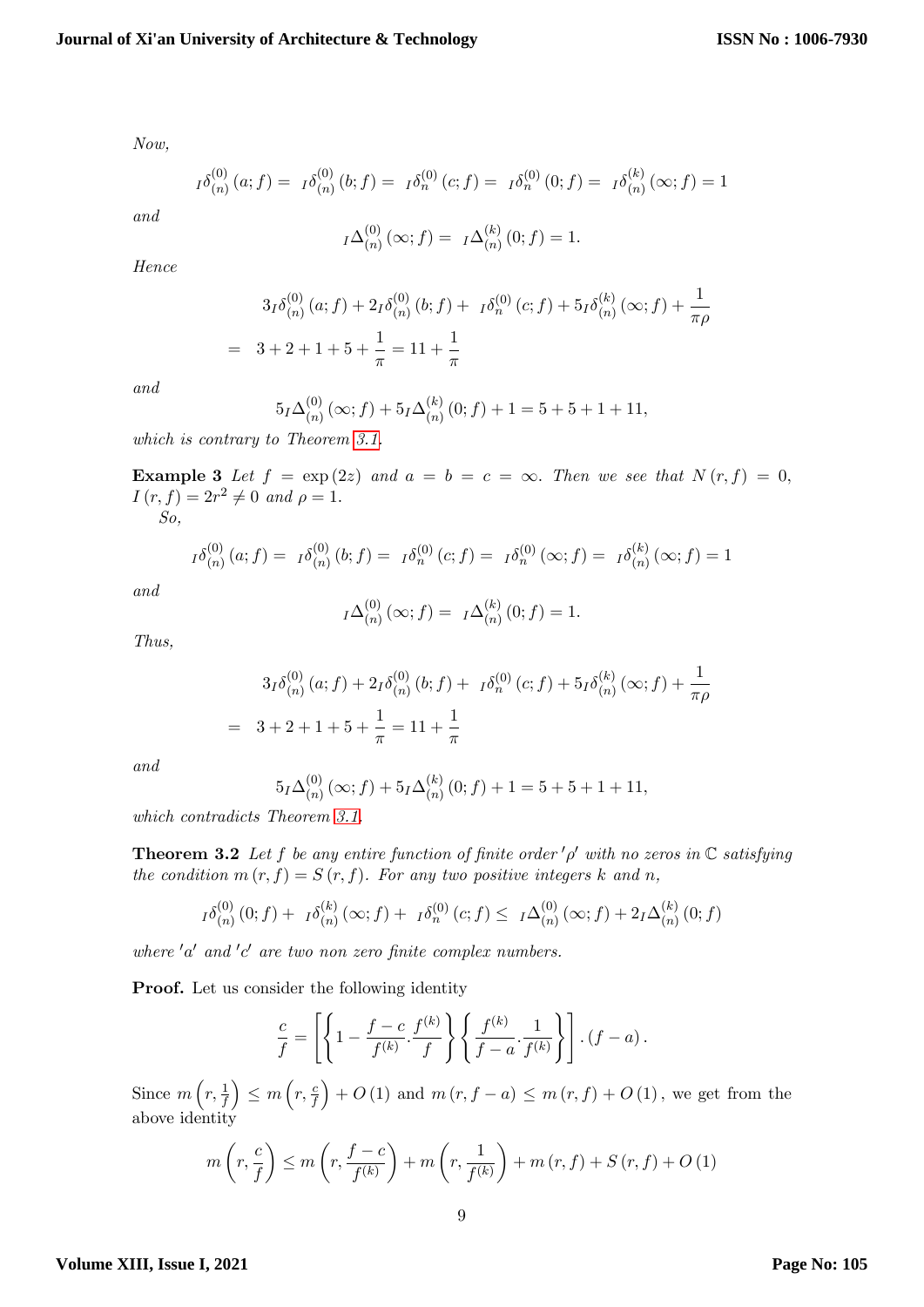<span id="page-9-0"></span>
$$
i.e., m\left(r, \frac{1}{f}\right) \leq T\left(r, \frac{f-c}{f^{(k)}}\right) - N\left(r, \frac{f-c}{f^{(k)}}\right) + T\left(r, \frac{1}{f^{(k)}}\right) - N\left(r, \frac{1}{f^{(k)}}\right) + m\left(r, f\right) + S\left(r, f\right) + O\left(1\right). \tag{4}
$$

Now by Nevanlinna's first fundamental theorem we get from Equation [\(4\)](#page-9-0) that

$$
m\left(r, \frac{1}{f}\right) \leq T\left(r, \frac{f^{(k)}}{f-c}\right) - N\left(r, \frac{f-c}{f^{(k)}}\right) + T\left(r, f^{(k)}\right) - N\left(r, \frac{1}{f^{(k)}}\right) + m(r, f) + S(r, f) + O(1)
$$

<span id="page-9-1"></span>
$$
i.e., m\left(r, \frac{1}{f}\right) \le N\left(r, \frac{f^{(k)}}{f-c}\right) - N\left(r, \frac{f-c}{f^{(k)}}\right) - N\left(r, \frac{1}{f^{(k)}}\right) + T\left(r, f^{(k)}\right) + m\left(r, f\right) + S\left(r, f\right) + O\left(1\right). \tag{5}
$$

In view of  $\{p.34, [5]\}\,$  $\{p.34, [5]\}\,$  $\{p.34, [5]\}\,$ , we obtain from Equation [\(5\)](#page-9-1) that

<span id="page-9-2"></span>
$$
m\left(r, \frac{1}{f}\right) \leq N\left(r, f^{(k)}\right) + N\left(r, \frac{1}{f-c}\right) - N\left(r, f-c\right) - N\left(r, \frac{1}{f^{(k)}}\right) - N\left(r, \frac{1}{f^{(k)}}\right) + T\left(r, f^{(k)}\right) + m\left(r, f\right) + S\left(r, f\right) + O\left(1\right). \tag{6}
$$

In view of Lemma [2.5](#page-2-2) and  $m(r, f) = S(r, f)$ , it follows from Equation [\(6\)](#page-9-2) that

$$
m\left(r, \frac{1}{f}\right) \leq N\left(r, f^{(k)}\right) - N(r, f) - 2N\left(r, \frac{1}{f^{(k)}}\right) + N\left(r, \frac{1}{f-c}\right) + T\left(r, f^{(k)}\right) + S(r, f)
$$

$$
i.e., \liminf_{r \to \infty} \frac{m(r, \frac{1}{f})}{I(r, f^{(n)})} \leq \liminf_{r \to \infty} \frac{N(r, f^{(k)})}{I(r, f^{(n)})} - \liminf_{r \to \infty} \frac{N(r, f)}{I(r, f^{(n)})} - 2\liminf_{r \to \infty} \frac{N(r, \frac{1}{f^{(k)}})}{I(r, f^{(n)})} + \limsup_{r \to \infty} \frac{N(r, \frac{1}{f - c})}{I(r, f^{(n)})} + \lim_{r \to \infty} \frac{T(r, f^{(k)})}{I(r, f^{(n)})}
$$
  

$$
i.e.,_I \delta_{(n)}^{(0)}(0; f) + I \Delta_{(n)}^{(k)}(\infty; f) + I \delta_{n}^{(0)}(c; f) \leq I \Delta_{(n)}^{(0)}(\infty; f) + 2I \Delta_{(n)}^{(k)}(0; f).
$$

$$
i.e.,_I \delta_{(n)}^{(0)}(0;f) + I\Delta_{(n)}^{(k)}(\infty;f) + I\delta_{n}^{(0)}(c;f) \leq I\Delta_{(n)}^{(0)}(\infty;f) + 2I\Delta_{(n)}^{(0)}
$$

Thus the theorem is established.  $\blacksquare$ 

**Remark 3.3** The sign  $'\leq'$  in Theorem [3.2](#page-8-0) can not be replaced by  $'$   $\lt'$  only as is evident from the following example.

**Example 4** Let  $f(z) = \exp z$  and  $a = c = 0$ . Then we see that  $N(r, f) = 0$  and

$$
T(r, f) = N(r, f) + m(r, f) = \frac{1}{2\Pi} \int_{0}^{2\Pi} \log^{+} \left| f(re^{i\theta}) \right| d\theta = \frac{1}{2\Pi} \int_{0}^{2\Pi} \log^{+} \left| e^{re^{i\theta}} \right|
$$

$$
= \frac{1}{2\Pi} \int_{0}^{2\Pi} \log^{+} (e^{r\cos\theta}) d\theta = \frac{1}{2\Pi} \int_{-\frac{\Pi}{2}}^{\frac{\Pi}{2}} r\cos\theta d\theta = \frac{r}{\Pi}.
$$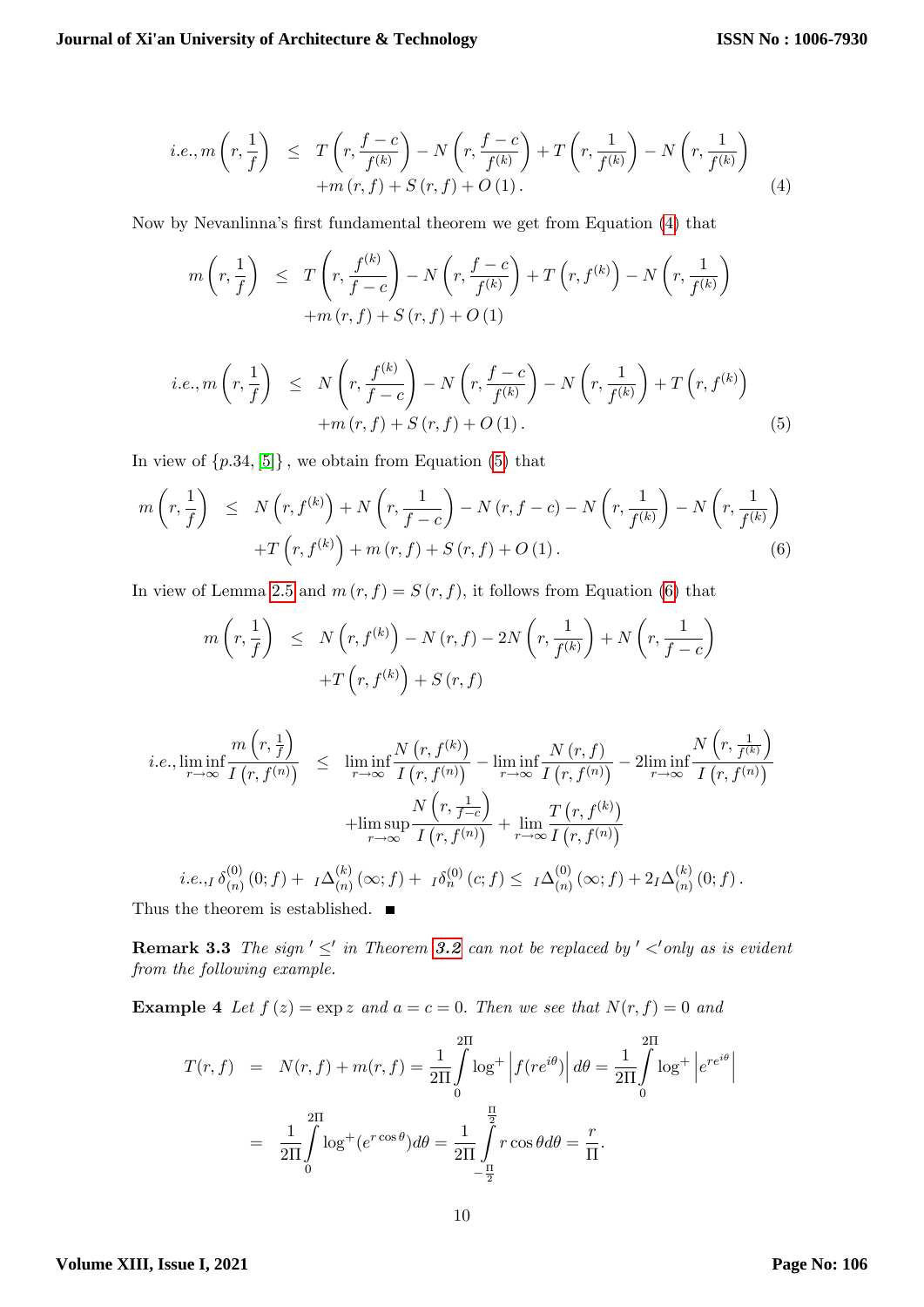Now,

$$
I(r, f) = \frac{r}{2\pi} \int_0^{2\pi} \left| \frac{f'(re^{i\theta})}{f(re^{i\theta})} \right| d\theta = \frac{r}{2\pi} \int_0^{2\pi} \left| \frac{e^{re^{i\theta}} \cdot re^{i\theta} \cdot i}{e^{re^{i\theta}}} \right| d\theta = \frac{r}{2\pi} \int_0^{2\pi} \left| re^{i\theta} \cdot i \right| d\theta
$$

$$
= \frac{r}{2\pi} \int_0^{2\pi} (r) d\theta = \frac{r^2}{2\pi} \int_0^{2\pi} d\theta = \frac{r^2}{2\pi} \cdot 2\pi = r^2 \neq 0
$$

and

$$
\rho = \limsup_{r \to \infty} \frac{\log T(r; f)}{\log r} = \limsup_{r \to \infty} \frac{\log \frac{r}{\pi}}{\log r} = 1.
$$

Thus,

$$
I^{\delta(n)}(0; f) = I^{\Delta(n)}(0; f) = I^{\delta(n)}(c; f) = 1
$$

and

$$
I\Delta_{(n)}^{(0)}(\infty;f) = I\Delta_{(n)}^{(k)}(0;f) = 1
$$

So,

$$
I\Delta_{(n)}^{(0)}(\infty;f) + I\Delta_{(n)}^{(k)}(0;f) + 1 = 1 + 1 + 1 = 3
$$

and

$$
I\Delta_{(n)}^{(0)}(\infty;f) + 2_I\Delta_{(n)}^{(k)}(0;f) = 1 + 2 = 3.
$$

Then

$$
I^{\delta^{(0)}_{(n)}}(0;f) + I^{\Delta^{(k)}_{(n)}}(\infty;f) + I^{\delta^{(0)}_{n}}(c;f) \leq I^{\Delta^{(0)}_{(n)}}(\infty;f) + 2_I^{\Delta^{(k)}_{(n)}}(0;f).
$$

<span id="page-10-1"></span>**Theorem 3.3** Let f be an entire function of finite order  $\phi'$  such that  $m(r, f) = S(r, f)$ . If a and  $d$  are two non zero finite complex numbers then for any two positive integers  $k$ and p with  $0 \leq k < p$ ,

$$
I^{\delta(n)}(d;f) + I^{\Delta(n)}(a;f) + I^{\delta(n)}(x;f) + I^{\delta(n)}(a;f) \leq I^{\Delta(n)}(x;f) + I^{\Delta(n)}(0;f) + I^{\Delta(n)}(0;f)
$$

where *n* is any positive integer.

Proof. Let us consider the following identity

$$
\frac{1}{f-d} = \left[ \frac{1}{a} \left\{ \frac{f^{(k)}}{f-a} - \frac{f^{(k)}-a}{f^{(p)}} \cdot \frac{f^{(p)}}{f-a} \right\} \left\{ \frac{f^{(k)}}{f-d} \cdot \frac{1}{f^{(k)}} \right\} \right] \cdot (f-a).
$$

Since  $m(r, f - a) \leq m(r, f) + O(1)$ , we get from the above identity

<span id="page-10-0"></span>
$$
m\left(r, \frac{1}{f-d}\right) \le m\left(r, \frac{f^{(k)}-a}{f^{(p)}}\right) + m\left(r, \frac{1}{f^{(k)}}\right) + m\left(r, f\right) + S\left(r, f\right) + O\left(1\right). \tag{7}
$$

Now by Nevanlinna's first fundamental theorem and Milloux's theorem  $\{p.55, [5]\}$  $\{p.55, [5]\}$  $\{p.55, [5]\}$ , we obtain from Equation [\(7\)](#page-10-0) that

$$
m\left(r, \frac{1}{f-d}\right) \leq T\left(r, \frac{f^{(k)}-a}{f^{(p)}}\right) - N\left(r, \frac{f^{(k)}-a}{f^{(p)}}\right) + T\left(r, \frac{1}{f^{(k)}}\right)
$$

$$
-N\left(r, \frac{1}{f^{(k)}}\right) + m\left(r, f\right) + S\left(r, f\right) + O\left(1\right)
$$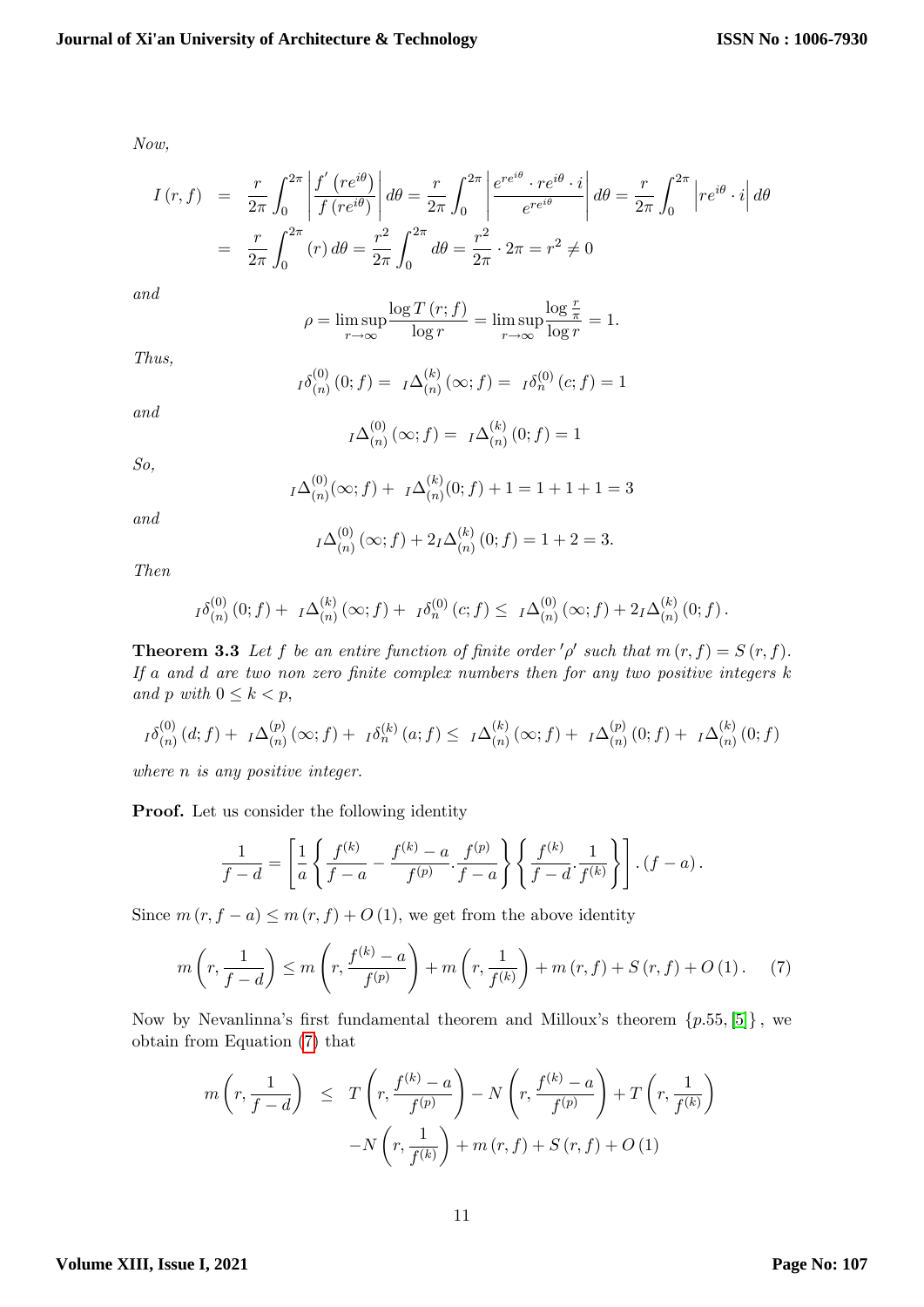$$
i.e., m\left(r, \frac{1}{f-d}\right) \leq T\left(r, \frac{f^{(p)}}{f^{(k)}-a}\right) - N\left(r, \frac{f^{(k)}-a}{f^{(p)}}\right) + T\left(r, f^{(k)}\right) -N\left(r, \frac{1}{f^{(k)}}\right) + m(r, f) + S(r, f) + O(1) \n i.e., m\left(r, \frac{1}{f-d}\right) \leq N\left(r, \frac{f^{(p)}}{f^{(k)}-a}\right) - N\left(r, \frac{f^{(k)}-a}{f^{(p)}}\right) + T\left(r, f^{(k)}\right) -N\left(r, \frac{1}{f^{(k)}}\right) + m(r, f) + S(r, f) + O(1).
$$
\n(8)

<span id="page-11-0"></span>In view of  $\{p.34, [5]\}\,$  $\{p.34, [5]\}\,$  $\{p.34, [5]\}\,$ , we get from Equation [\(8\)](#page-11-0) that

$$
m\left(r, \frac{1}{f-d}\right) \le N\left(r, f^{(p)}\right) + N\left(r, \frac{1}{f^{(k)}-a}\right) - N\left(r, f^{(k)}-a\right) - N\left(r, \frac{1}{f^{(p)}}\right)
$$

$$
+T\left(r, f^{(k)}\right) - N\left(r, \frac{1}{f^{(k)}}\right) + m\left(r, f\right) + S\left(r, f\right) + O\left(1\right). \tag{9}
$$

In view of Lemma [2.5](#page-2-2) and  $m(r, f) = S(r, f)$ , it follows from Equation [\(5\)](#page-9-1) that

$$
m\left(r, \frac{1}{f-d}\right) \le N\left(r, f^{(p)}\right) + N\left(r, \frac{1}{f^{(k)}-a}\right) - N\left(r, f^{(k)}\right) - N\left(r, \frac{1}{f^{(p)}}\right)
$$

$$
-N\left(r, \frac{1}{f^{(k)}}\right) + T\left(r, f^{(k)}\right) + S\left(r, f\right)
$$

$$
i.e., \liminf_{r \to \infty} \frac{m\left(r, \frac{1}{f-d}\right)}{I\left(r, f^{(n)}\right)} \leq \liminf_{r \to \infty} \frac{N\left(r, f^{(p)}\right)}{I\left(r, f^{(n)}\right)} - \liminf_{r \to \infty} \frac{N\left(r, f^{(k)}\right)}{I\left(r, f^{(n)}\right)} - \liminf_{r \to \infty} \frac{N\left(r, \frac{1}{f^{(p)}}\right)}{I\left(r, f^{(n)}\right)}
$$

$$
- \liminf_{r \to \infty} \frac{N\left(r, \frac{1}{f^{(k)}}\right)}{I\left(r, f^{(n)}\right)} + \limsup_{r \to \infty} \frac{N\left(r, \frac{1}{f^{(k)}-a}\right)}{I\left(r, f^{(n)}\right)} + \lim_{r \to \infty} \frac{T\left(r, f^{(k)}\right)}{I\left(r, f^{(n)}\right)}
$$

$$
i.e.,_I \delta_{(n)}^{(0)}(d; f) - \left(1 - \frac{1}{\pi \rho}\right) \le \left\{1 - I\Delta_{(n)}^{(p)}(\infty; f)\right\} - \left\{1 - I\Delta_{(n)}^{(k)}(\infty; f)\right\} - \left\{1 - I\Delta_{(n)}^{(p)}(0; f)\right\} - \left\{1 - I\Delta_{(n)}^{(k)}(0; f)\right\} + \left\{1 - I\delta_{(n)}^{(k)}(a; f)\right\} + \frac{1}{\pi \rho}
$$

 $i.e.,$ ] $\delta^{(0)}_{(n)}$  $\stackrel{(0)}{(n)}(d;f) + I\Delta^{(p)}_{(n)}$  $\binom{(p)}{(n)}(\infty;f) + I \delta^{(k)}_n (a;f) \leq I \Delta^{(k)}_{(n)}$  $\binom{(k)}{(n)}(\infty;f) + \ _I\Delta^{(p)}_{(n)}$  $\binom{(p)}{(n)}(0; f) + I\Delta^{(k)}(n)$  $\binom{\kappa}{n}(0; f).$ This proves the theorem.  $\blacksquare$ 

**Remark 3.4** In Theorem [3.3,](#page-10-1) the inequality  $\leq'$  can not be removed by  $\leq'$  only which can be seen from the following example:

**Example 5** Let  $f = \exp(z^2)$  and  $a = d = 0$ . Then  $N(r, f) = 0$ ,

$$
T(r, f) = m(r, f) = \frac{1}{2\pi} \int_0^{2\pi} \log^+ \left| f\left(re^{i\theta}\right) \right| d\theta
$$
  

$$
= \frac{1}{2\pi} \int_0^{2\pi} \log^+ \left| e^{r^2 e^{2i\theta}} \right| d\theta = \frac{1}{2\pi} \int_0^{2\pi} \log^+ \left| e^{r^2 (\cos 2\theta + i \sin 2\theta)} \right| d\theta
$$
  

$$
= \frac{1}{2\pi} \int_0^{2\pi} \log^+ \left( e^{r^2 \cos 2\theta} \right) d\theta = \frac{1}{2\pi} \int_0^{2\pi} r^2 \cos 2\theta d\theta = \frac{r^2}{\pi}
$$

#### **Volume XIII, Issue I, 2021**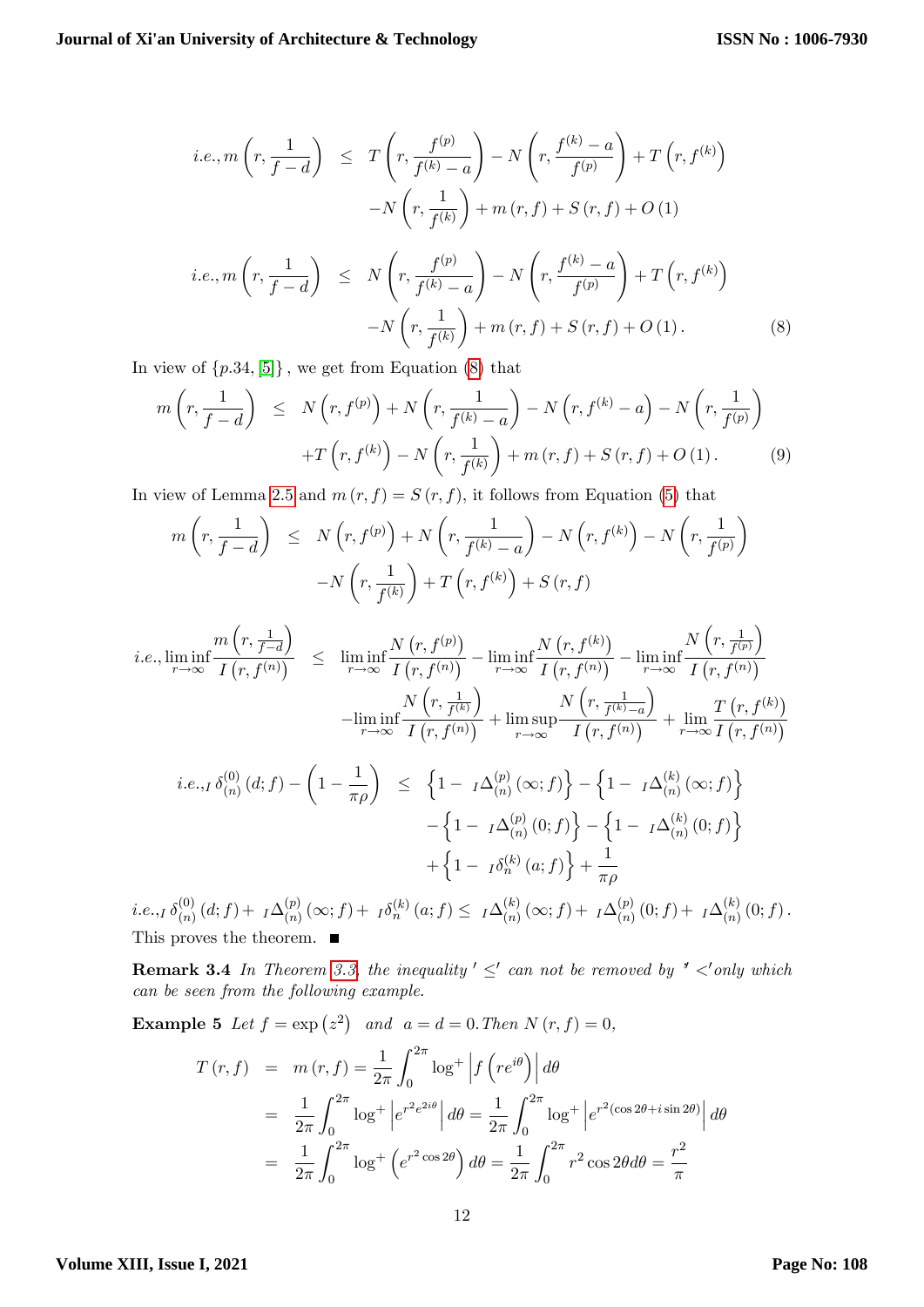and

$$
\rho = \lim \sup_{r \to \infty} \frac{\log^{[2]} M(r, f)}{\log r} = \lim \sup_{r \to \infty} \frac{\log^{[2]} e^{r^2}}{\log r} = \lim \sup_{r \to \infty} \frac{2 \log r}{\log r} = 2.
$$

Thus,

$$
I(r, f) = \frac{r}{2\pi} \int_0^{2\pi} \left| \frac{f'(re^{i\theta})}{f(re^{i\theta})} \right| d\theta = \frac{r}{2\pi} \int_0^{2\pi} \frac{\left| e^{r^2 e^{2i\theta}} \right| \cdot \left| 2ir^2 e^{2i\theta} \right|}{\left| e^{r^2 e^{2i\theta}} \right|} d\theta
$$
  

$$
= \frac{r}{2\pi} \cdot 2r^2 \int_0^{2\pi} \frac{e^{r^2 \cos 2\theta} \cdot e^{c \cos 2\theta}}{e^{r^2 \cos 2\theta}} d\theta = \frac{r^3}{\pi} \int_0^{2\pi} e^{\cos 2\theta} d\theta
$$
  

$$
= \frac{r^3}{\pi} \cdot \frac{1}{2} \int_0^{4\pi} e^{\cos \eta} d\eta = \frac{r^3}{2\pi} \cdot 4\pi I_0 (1) = \frac{2r^3}{\pi} \cdot I_0 (1) \neq 0
$$

where  $I_n(z)$  is the Modified Bessel Function of the first kind such that

$$
I_n(z) = \frac{1}{\pi} \int_0^{\pi} e^{z \cos \theta} \cdot \cos n\theta d\theta.
$$

Now,

$$
I^{\delta(0)}_{(n)}(d;f) = I^{\delta(0)}_{(n)}(0;f) = 1, I^{\delta(0)}_{(n)}(a;f) = I^{\delta(0)}_{(n)}(0;f) = 1
$$

and

$$
I^{\Delta(n)}(x; f) = I^{\Delta(n)}(x; f) = I^{\Delta(n)}(x; f) = I^{\Delta(n)}(0; f) = I^{\Delta(n)}(0; f) = 1.
$$

Hence,

$$
I^{\delta(p)}(a; f) + I^{\Delta(p)}(a; f) + I^{\delta(p)}(a; f) + I^{\delta(p)}(a; f) = 3 = I^{\Delta(p)}(a; f) + I^{\Delta(p)}(0; f) + I^{\Delta(p)}(0; f).
$$

Future Prospect: In the line of the works as carried out in the paper one may think of relative deÖciencies of higher index in case of meromorphic functions with respect to another one on the basis of sharing of values of them. As a consequence, the derivation of relevant results in this field may be a virgin area of research to the future workers of this branch.

## <span id="page-12-1"></span>References

- [1] S.K.Datta and A.R.Das, Some results on the relative  $(k, n)$  valiron defect of meromorphic functions, Int. Math. Forum 4 (5) (2009), 241-256.
- [2] S.K.Datta and S.Sarkar, *Estimation of some relative deficiencies of entire functions*, J. Cal. Math. Soc.,  $15(1)(2019)$ ,  $33-42$ .
- [3] S.K.Datta and S.Pal, Few results related to relative  $(k,n)$  Valiron defects of meromorphic functions, Int. J. Adv. Sci. Res. Technol., 3 (2) (2012), 455-464.
- <span id="page-12-0"></span>[4] A. Erel, W. Fuchs and S. Hellerstein, Radial distribution and deficiencies of the values of a meromorphic function, Pacific J. Math.  $11$  (1961), 135-151.
- <span id="page-12-2"></span>[5] W.K. Hayman, Meromorphic Functions,The Clarendon Press, Oxford, 1964: